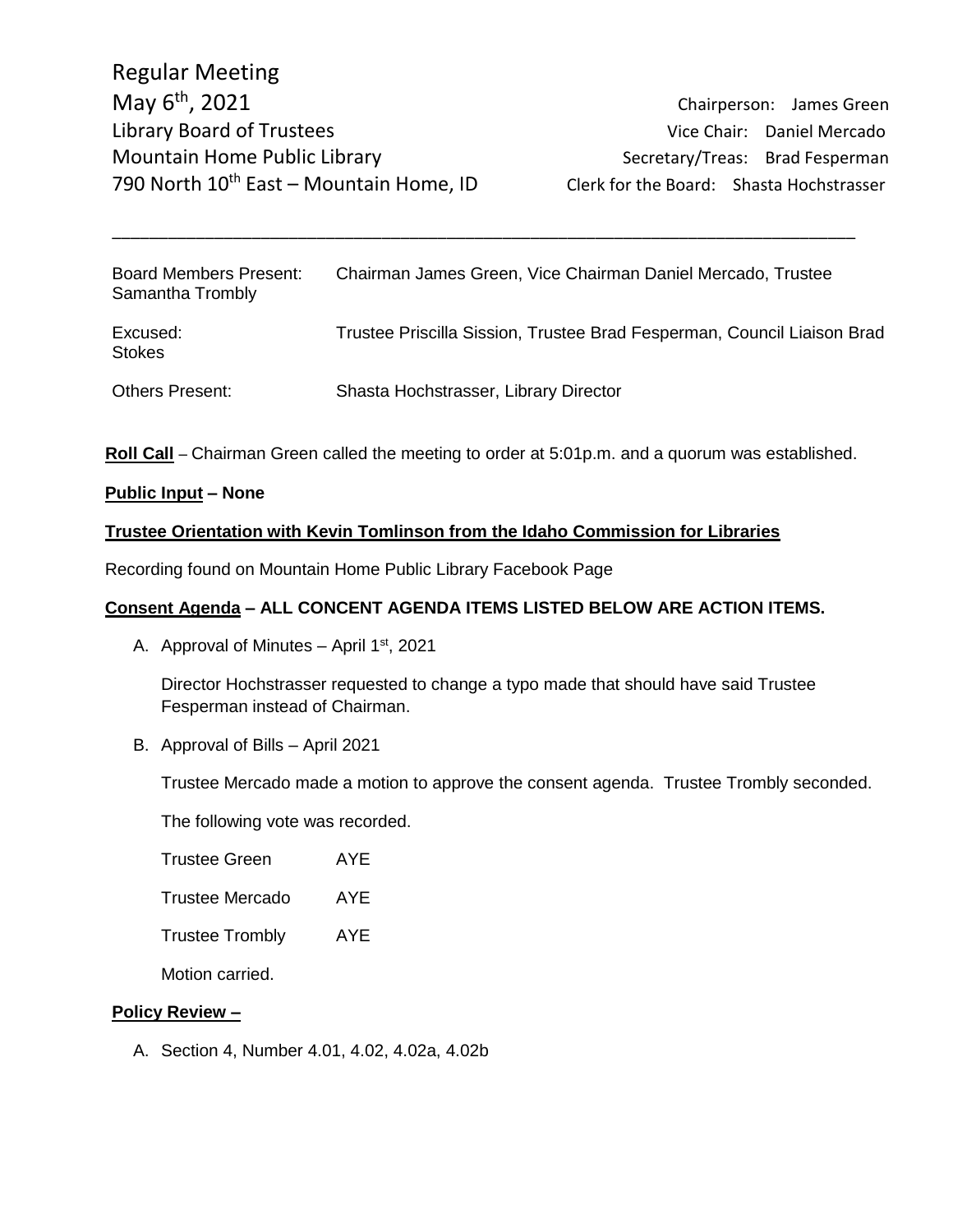- a. 4.01 Chairman Green asked to add the words study carrels to activities bullet point following seasonal outside patio and also add them in the next paragraph after the commons area.
- b. 4.02a Director Hochstrasser asked that the words each year be eliminated from item 2.

On item 3 the word valid and physical be added to the sentences as follows - A valid ID is required. A current physical mailing address is also required.

On item 6 the last sentences should now read Student Rate Library Cards will allow you to check out all materials at a limit of five items at one time. Limit may be changed on a case-by-case needed basis.

On page 3/3 the first sentence should now read –

An applicant for a Borrower's Card must present a valid driver's license, passport, or other official photo ID and provide proof of current physical residential address dated within 60 days.

c. 4.02b

Book limit 40

Audio Books limit 10

Holiday Items limit 5

Blu-Ray/DVDs – feature films & Nonfiction & TV Series limit 5

Trustee Mercado made a motion to approve the changes made to Sections Section 4, Number 4.01, 4.02, 4.02a, 4.02b. Trustee Trombly seconded.

The following vote was recorded.

| Trustee Green | AYE |
|---------------|-----|
|               |     |

Trustee Mercado AYE

Trustee Trombly AYE

Motion carried.

#### **Old Business –**

- A. Discussion/Possible Action Summer Intern Posting
	- a. Director Hochstrasser asked that the board approve the job description of the Summer Intern position for posting along with asking that the board approve using the city fringe benefits line as tax coverage so that the whole of the \$1,000 grant could go to the intern.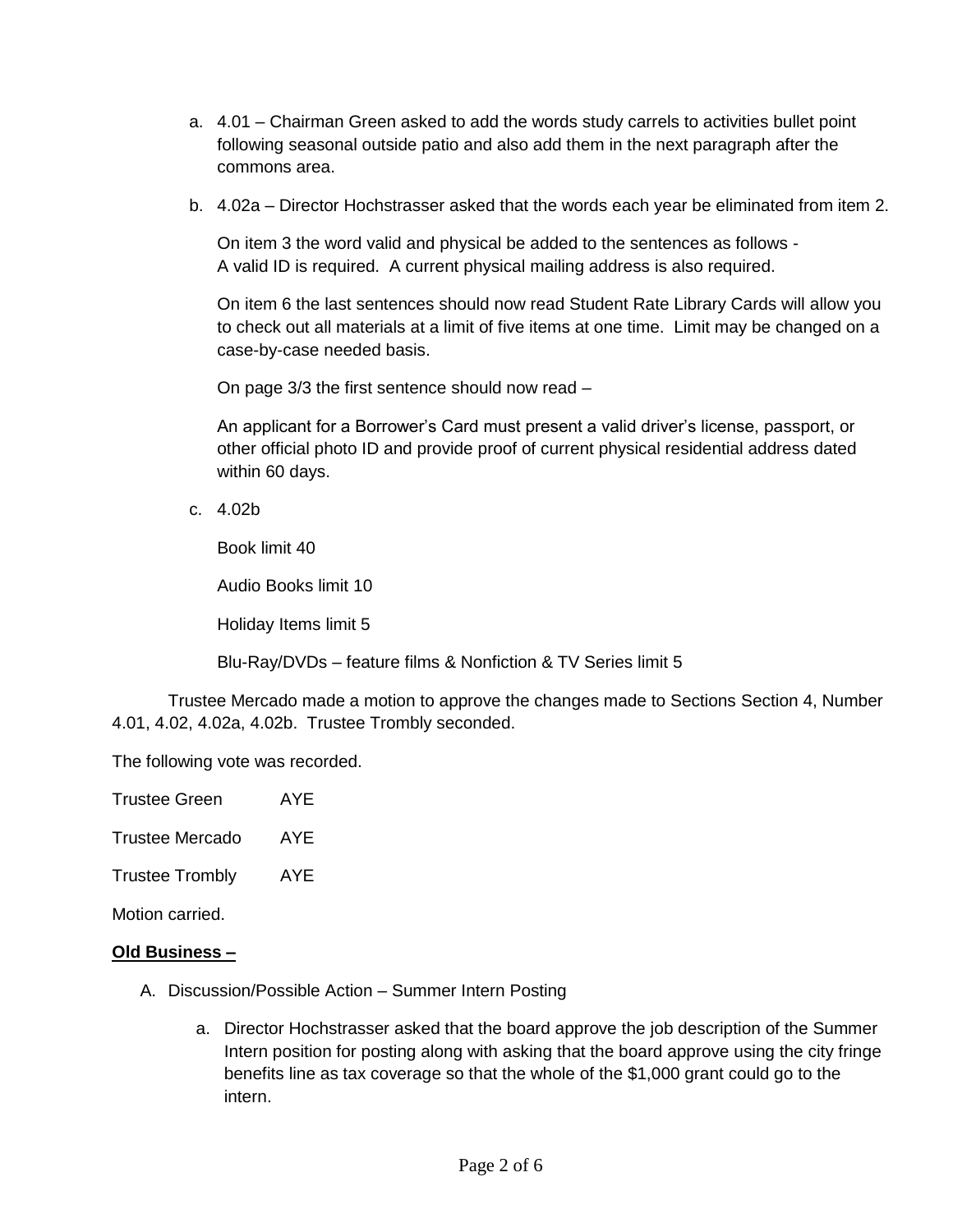Chairman Green made the motion to approve the city fringe benefits line to pay for tax coverage so that the whole of the \$1,000 grant goes to the intern. Trustee Trombly seconded.

The following vote was recorded.

Trustee Green AYE

Trustee Mercado AYE

Trustee Trombly AYE

Motion carried.

Trustee Trombly made the motion to approve the job description of the Summer Intern position for posting. Trustee Mercado seconded.

The following vote was recorded.

Trustee Green AYE

Trustee Mercado AYE

Trustee Trombly AYE

Motion carried.

B. Discussion/Possible Action – Consortium Dues Increase

Director Hochstrasser explained that LYNX Directors met to vote on a new mobile application that provide contactless pickup for patrons. However this new membership increases the Consortium Dues budget line to \$664.61 more than what was voted on during the annual budget review. Director Hochstrasser asked the board to approve the annual increase change of the consortium dues.

Trustee Mercado made the motion to approve the annual increase of the consortium dues. Trustee Trombly seconded.

The following vote was recorded.

| <b>Trustee Green</b>   | AYF |
|------------------------|-----|
| <b>Trustee Mercado</b> | AYE |
| <b>Trustee Trombly</b> | AYF |
| Motion carried.        |     |

#### **New Business –**

A. Action Item: Items removed from the consent section –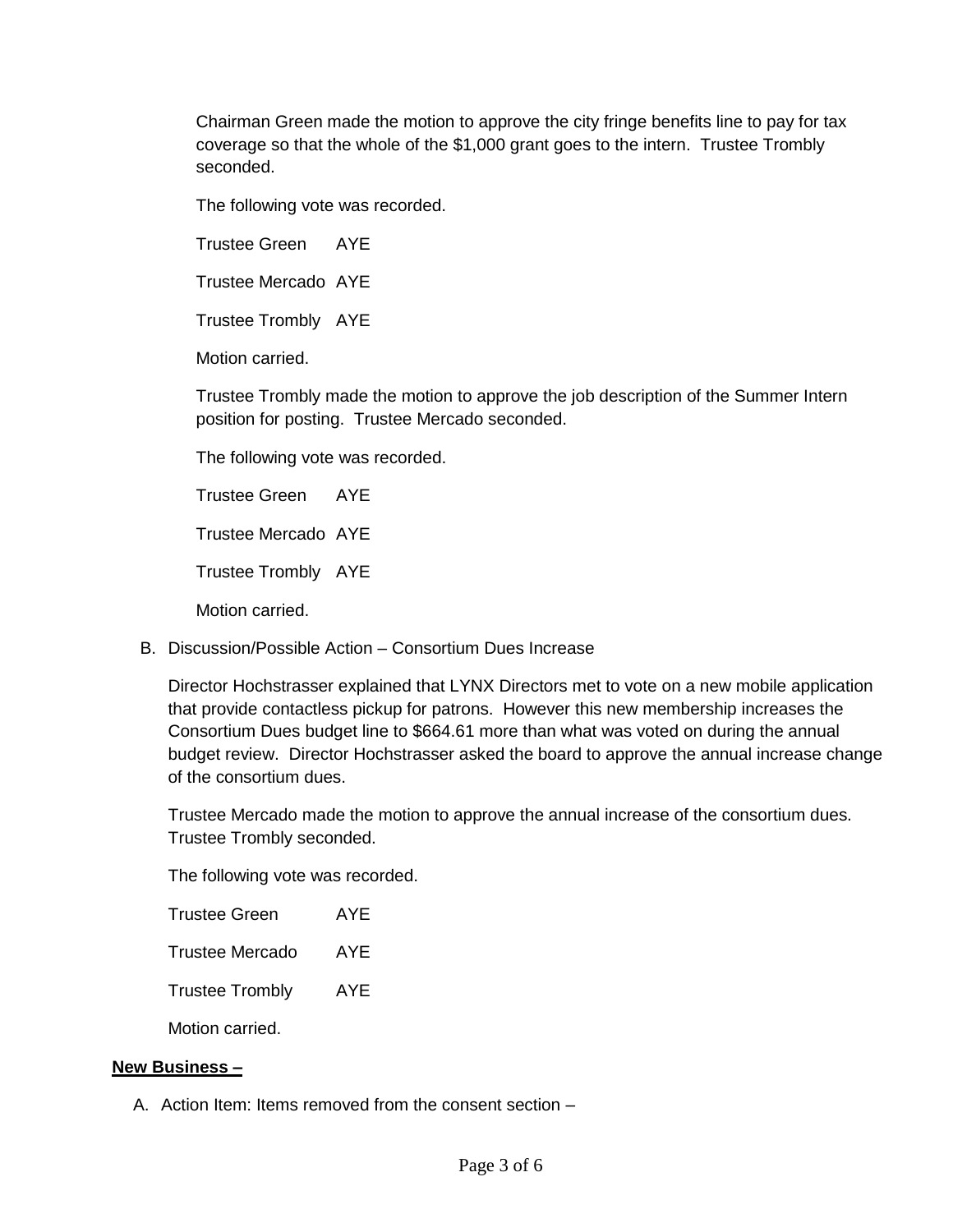B. Discussion/Possible Action – Open/Serial Meeting

Director Hochstrasser pointed out the importance of knowing that if three or more board members are together talking about library business, it would be considered and open meeting. If board members have an email conversation that is considered a serial meeting. Both are illegal and subject to fines if not corrected.

C. Discussion/Possible Action – Potential Library Positions

Trustee Mercado asked to make sure potential employee would fit the criteria needed to fill the Coordinator position with the 30 hours of ICFL training needed. Director Hochstrasser said she would make sure they fit the criteria within 6 months of hiring.

Director Hochstrasser asked if adjustments could be made to the COVID Protocol to allow the public to utilize the meeting room during Stage 3 along with a return to normal business hours during Stage 3. Chairman Green asked those requests be added to June's Board Meeting.

Trustee Mercado made a motion to approve filling the Library Services Coordinator replacement in-house by a current employee and post a library services specialist replacement position. Trustee Trombly seconded.

The following vote was recorded.

Trustee Green AYE Trustee Mercado AYE Trustee Trombly AYE Motion carried.

D. Discussion/Possible Action – Study Carrels

Chairman Green and Trustee Trombly were concerned about the steadiness of the structure for safety reasoning. Chairman Green asked if instead actual building of partition walls as an alternative. Director Hochstrasser said she would research more.

Item was tabled.

## **Director Report –**

A. HVAC – Units were installed on Tuesday, April 20th & Wednesday, April 21st. Video on Facebook shows the crane used in the process. ACCO also provided pictures of the roof after installation. Board members were emailed pictures. The library has started implementing no quarantine for all items being turned in. We are hopeful to see Idaho coming out of the phases altogether soon.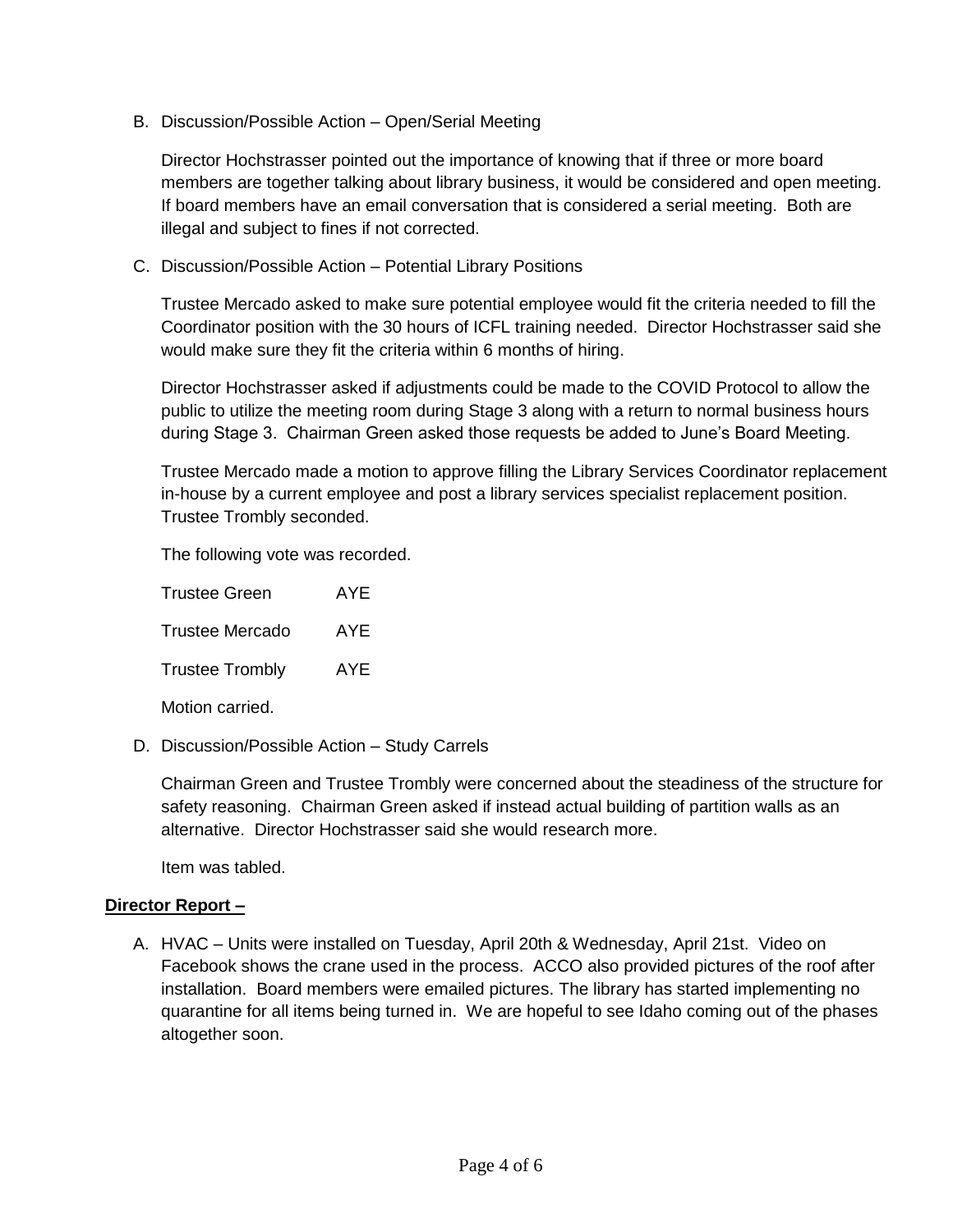- B. Stucco Repair Currently have 2 bids but will need one more. Putting out more requests. Working with Jamie McDaniel City Grants Administrator on applying for a Solar Panel Grant application.
- C. Mail Lease Comparing options before presenting it to the Library Board for approval. Library Director Hochstrasser is meeting with the owners of the Porter House/Shelley Academy to give them a tour of the library and discuss partnership opportunities for the betterment of the community.
- D. Solar Grant Working with Jamie from City Hall and asking for bids from solar companies. Missed a grant deadline due to lack of bids but will research and work towards applying for next year.
- E. Summer Reading Program Virtual Reading App will be utilized like last year as well as physical reading logs to track progress. Bianca will be asking the Friends of the Mountain Home Public Library for prize purchases. We've also received prizes from Papa Murphy's, JumpTime, Aquarium of Boise, ZooBoise, The Cheesecake Factory, Mudslinger, & Parks & Rec.
- F. April 2021 Overview Stats April 1st April 29th
- G. Continued Education Webinars –

Mark  $-5$ Jessica – 5 Bianca – 5 Michelle – 5 Meghan  $-5$ Total  $-25$ Shasta will be finishing her second to last semester May 7th. Her last semester begins on May 24<sup>th</sup>

# **Adjourn –**

With no further business to come before the Board, Trustee Mercado moved the meeting to be adjourned at 6:45p.m. Seconded by Trustee Trombly. Motion carried.

 $\overline{\phantom{a}}$  , and the contract of the contract of the contract of the contract of the contract of the contract of the contract of the contract of the contract of the contract of the contract of the contract of the contrac

Shasta Hochstrasser, James Green, Library Board Chair